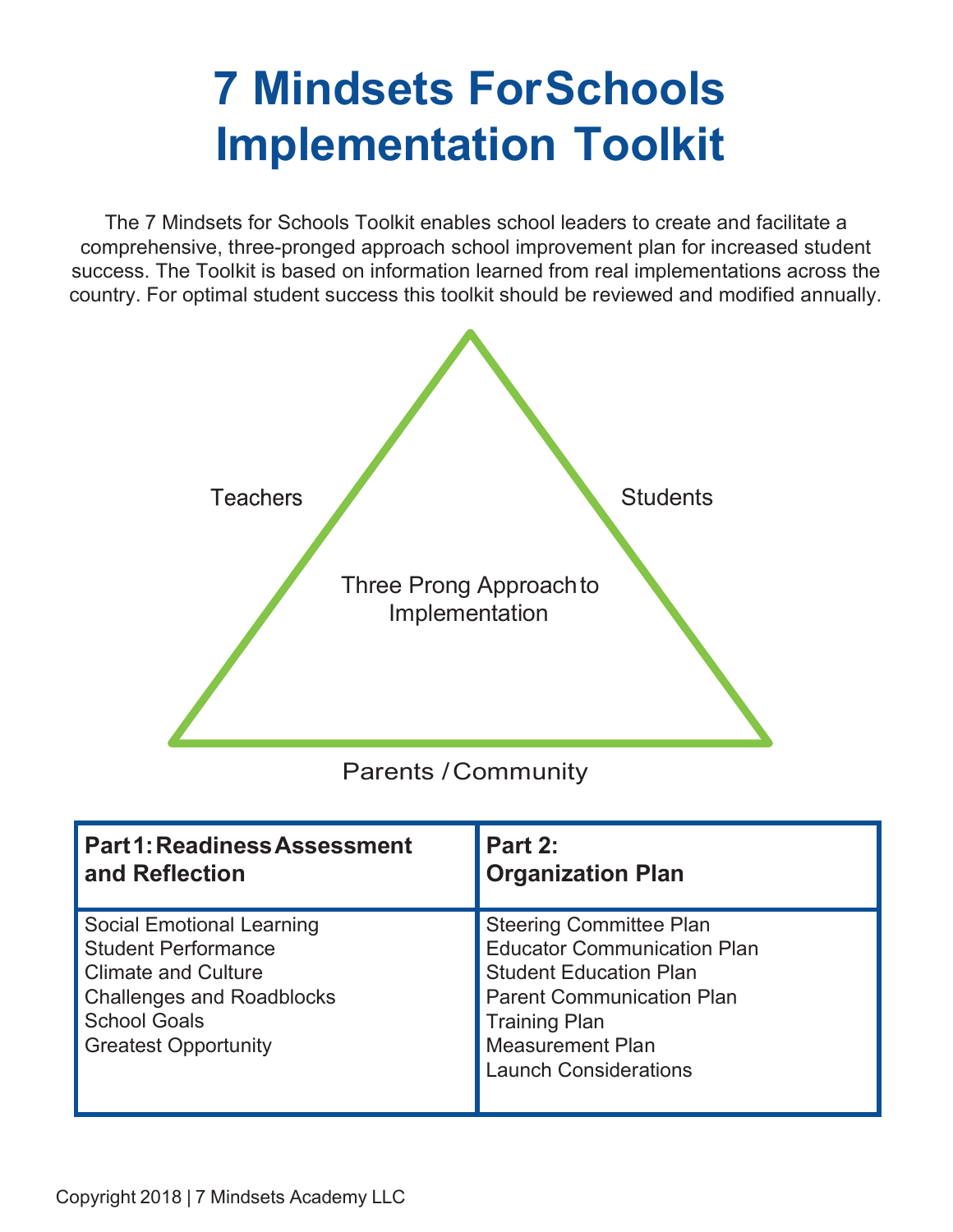## **Part 1: Readiness Assessment andReflection**

**Staff,students,andaschool'sclimateandculturechangefromyeartoyear.Thefollowing reflection questions should be reviewed and modified annually.**

## **Readiness Assessment and Reflection**

1. Based onyour knowledgeof socialemotional learning (SEL), what does itmeanto you and how does it align with the mission of your school?

2. To what degree do you perceive social emotional issues, mindsets, attitudes and self- regulation are affecting student performance?

3. What are the needs in/of your student population? (e.g. motivation, resiliency, drug/ alcohol addiction, attendance, apathy, behavior management, dropout, bullying)

4. How do the needs of your students affect the climate and culture in your school? What challenges do you perceive in your school culture? (e.g. staff engagement, growth mindset, attitudes, feeling of fulfillment, enthusiasm)

5. What speaks to the heart of your teachers? What is the percentage of your staff that embrace social emotional learning? What is the percentage that resist?

6. What do you perceive your biggest challenges or roadblocks to be? From past experience and reflection, how can your implementation team help to overcome theseroadblocks?

7. What do you perceive to be the greatest opportunity surrounding improving positive school climate and student success?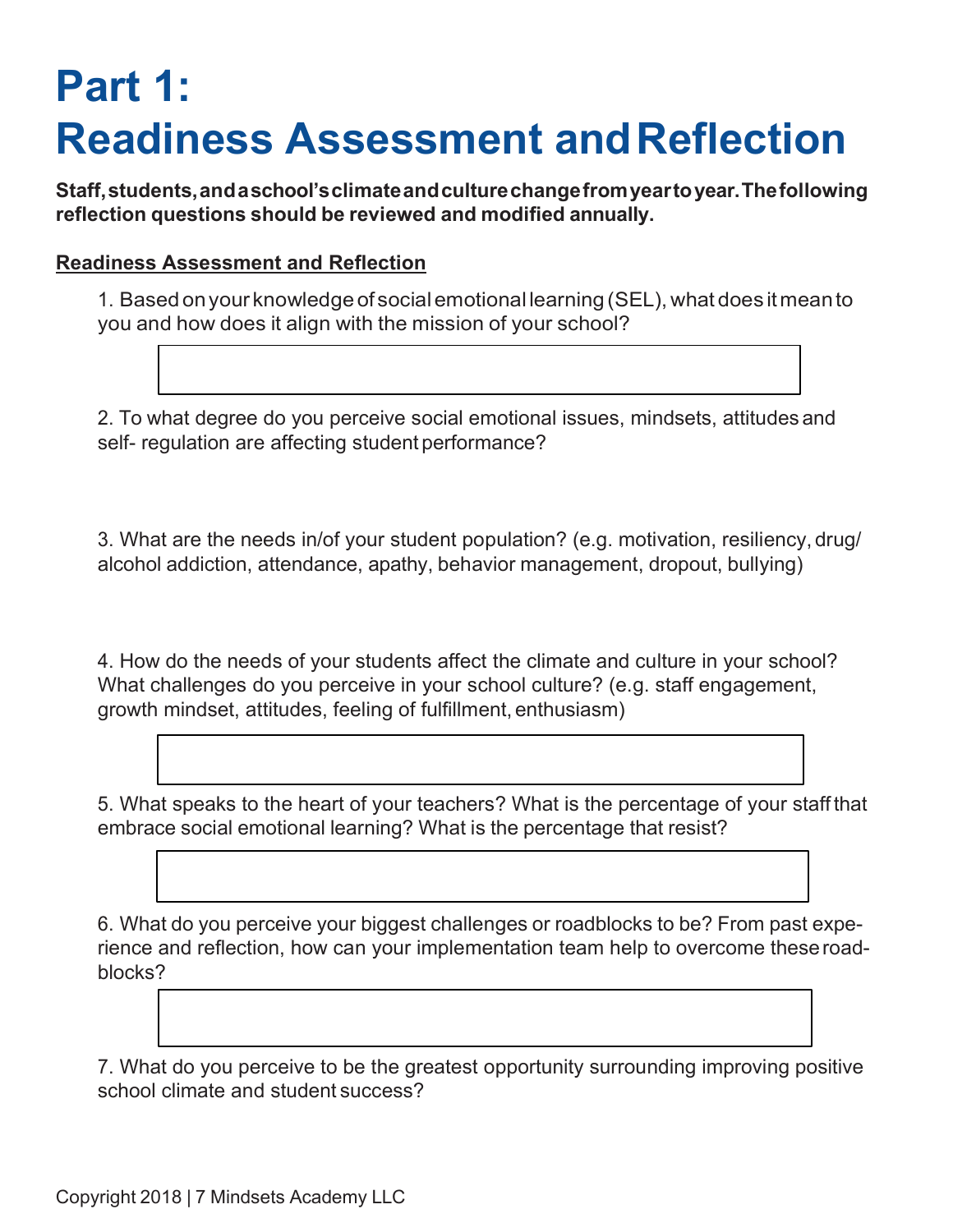## **Part 2: Organization Plan**

**Staff,students,andaschool'sclimateandculturechangefromyeartoyear.Thefollowing organization plan should be reviewed and modified annually.**

### **Steering Committee Plan**

#### *Best Practices*

- ï Administration is the guardian of the 7 Mindsets vision for the school
- ï Balance SEL with academic initiatives
- ï Key components of Social Emotional Learning are understood by all stakeholders
- ï A steering committee is formed to oversee, guide and champion the 7 Mindsets
- ï Teacher champions are identified to act as eyes and ears with staff and ensure proper coaching and support for all members of your school community
- ï The committee is split into teams to focus on three key components: staff, students, and parents/community Potential Steering Committee members

Potential Steering Committee Members:

## What are the critical things that need to be done to form the steering committee?

| <b>Task</b> | Owner | Due Date |
|-------------|-------|----------|
|             |       |          |
|             |       |          |
|             |       |          |
|             |       |          |
|             |       |          |

Additional thoughts: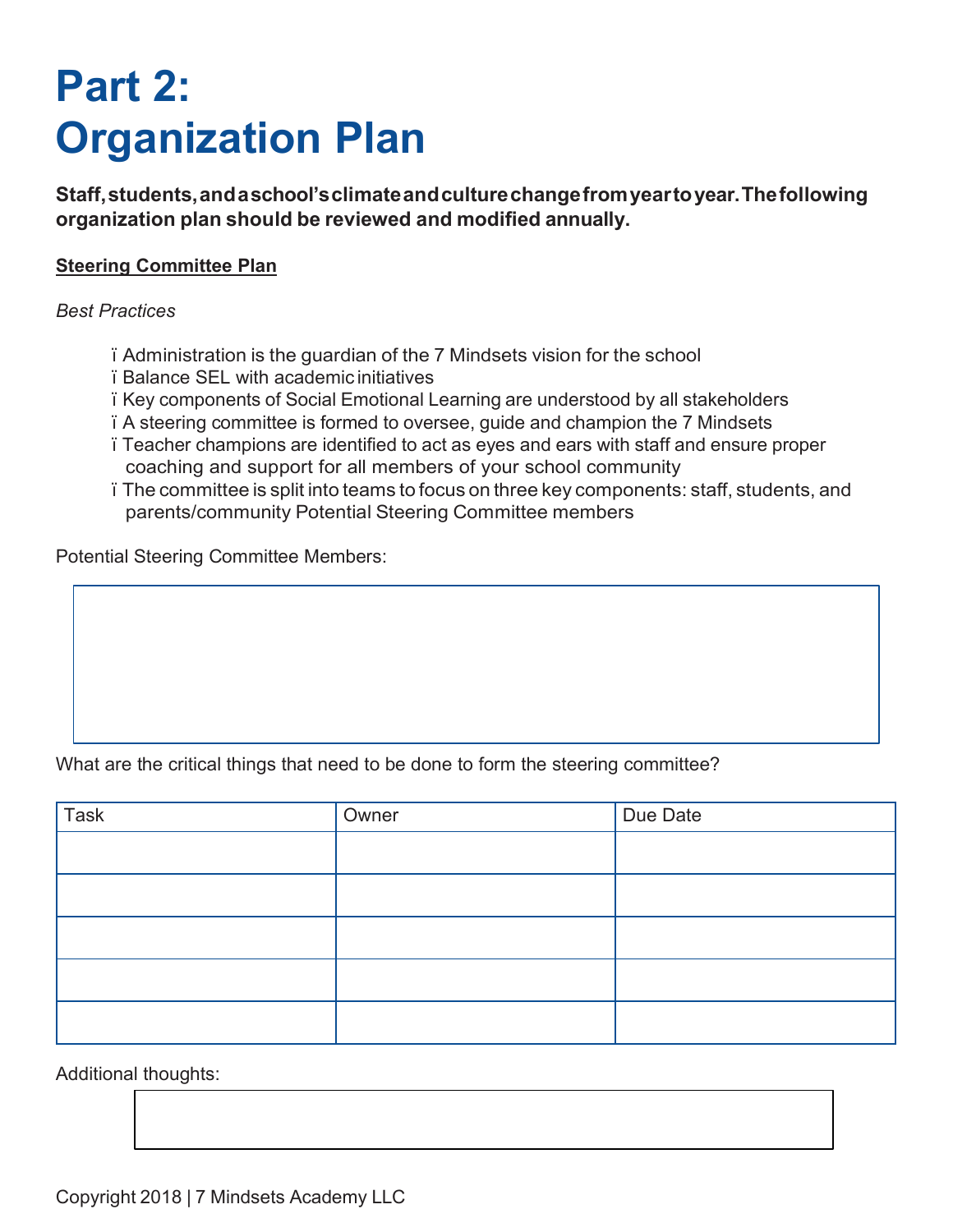## **Educator Communication Plan**

## **Staff,students,andaschool'sclimateandculturechangefromyeartoyear.Thefollowingeducator communication plan should be reviewed and modified annually.**

*Best Practices Educator Internalization and Application*

- i Leadership demonstrates 100% commitment (in all communications) to the initiative and criticality of teacher's role in school success
- ï Success stories and lessons learned are shared with all educators on a weekly basis
- ï Leadership delivers the on-going professional development during staff sessions throughout the year by utilizing one of the following tools from the 7 Mindsets ClassroomPortal:
	- a. Educator Curriculum
	- b. Educator Life Plan
	- c. 7 Mindsets: To Live Your Ultimate Life, book study and/or facilitated discussions
- ï Teachers have a deep understanding of the language of the 7 Mindsets inclusive of the four core learning objectives of eachmindset
- ï Leadership includes education for support staff, cafeteria staff, bus drivers, and others who work in the building and interact withstudents
- ï Closed-loop lines of communication are provided to get open/honest feedback from teachers
- ï Staffisencouragedtoparticipateinthe7MindsetsEducatorsFacebookpageSteering Committee members focusing onstaff

## **Steering Committee members focusing on staff:**

Key Educator Touch Points (e.g. Initial Introduction, A plan to sustain excitement and on-going SEL development, Weekly Updates, Staff Recognition and Success Stories, Feedback from stakeholders, On- Going Professional Development, etc.)

| <b>Communication Touch Point</b><br>and Objective | Frequency / Date | Owner |
|---------------------------------------------------|------------------|-------|
|                                                   |                  |       |
|                                                   |                  |       |
|                                                   |                  |       |
|                                                   |                  |       |
|                                                   |                  |       |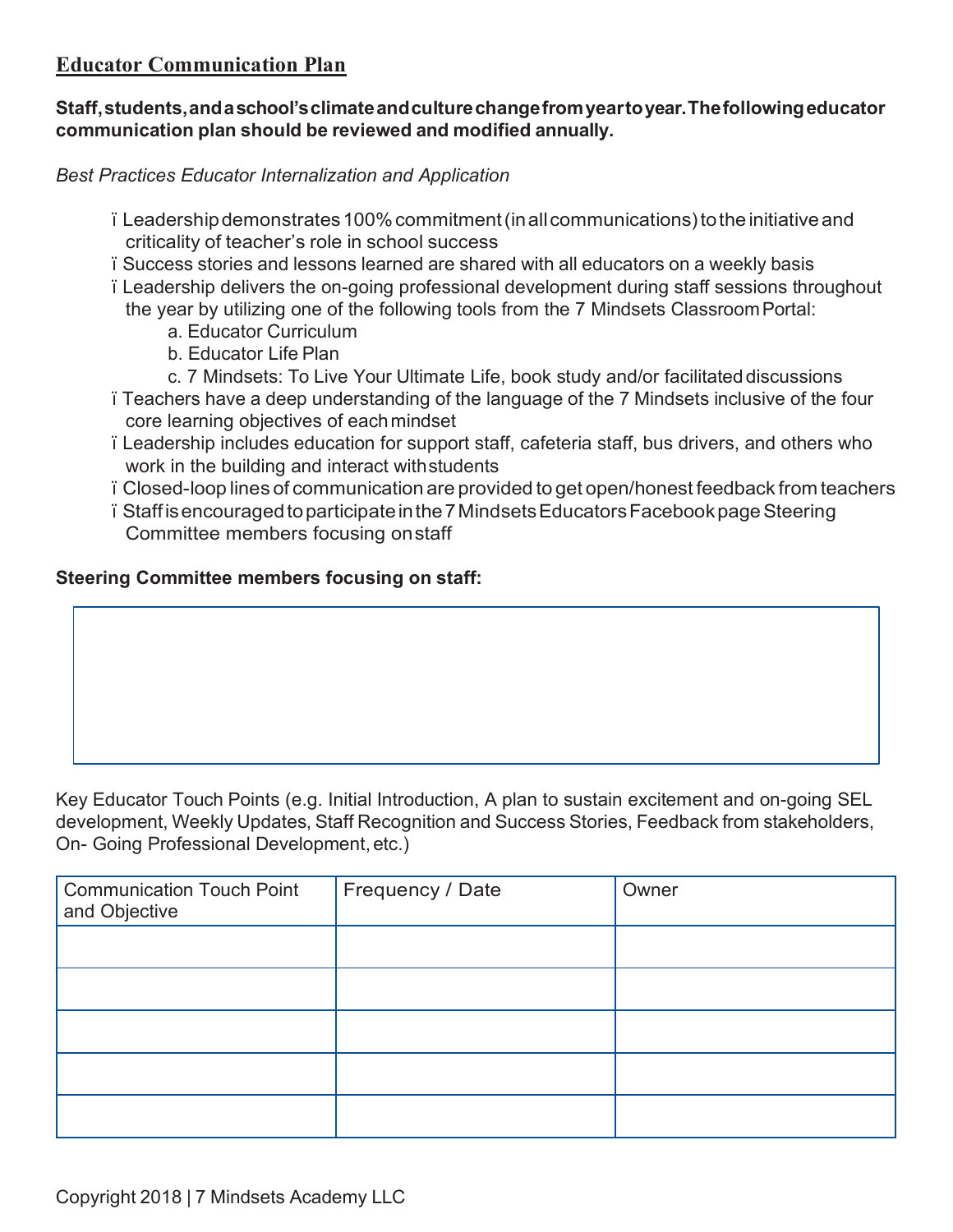## **Student Communication Plan**

### **Staff,students,andaschool'sclimateandculturechangefromyeartoyear.Thefollowingstudent communication plan should be reviewed and modified annually.**

*Best Practices*

- ï Students are taught with fidelity with a scheduled class time for the 7 Mindsets lessons
- ï 30 Minutes, one time a week is the minimum suggested time frame
- ï Classroom lessons are facilitated by a trusted adult
- ï To enable effective delivery, teachers should access tools and resources in the 7 Mindsets Portal
- ï Teachers preview lessons and resources prior to facilitation
- ï Incorporate teachable moments and life experiences to make the lessons interactive and relevant
- ï Success stories and lessons learned are shared with students on a weekly basis

## **Steering Committee members focusing on students:**

Key Student Touch Points (e.g. Lesson Preview, Small Group Discussions, Examples and Personal Stories, Student Recognition and Success Stories, On-Going Professional Development, etc.)

| <b>Communication Touch Point</b><br>and Objective | Frequency / Date | Owner |
|---------------------------------------------------|------------------|-------|
|                                                   |                  |       |
|                                                   |                  |       |
|                                                   |                  |       |
|                                                   |                  |       |
|                                                   |                  |       |

Additional suggestions and thoughts: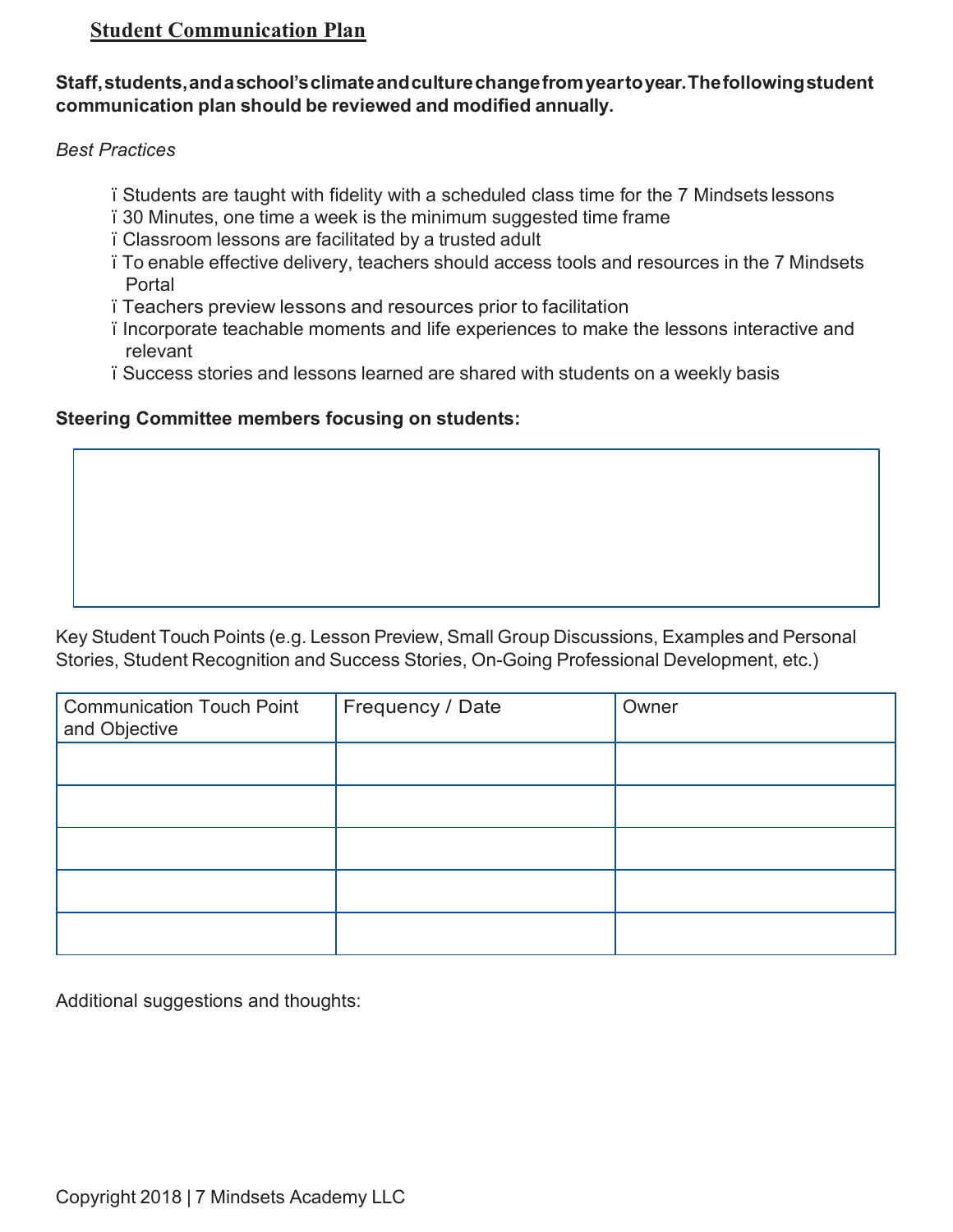## **Parent Communication Plan**

### **Staff,students,andaschool'sclimateandculturechangefromyeartoyear.Thefollowingparent communication plan should be reviewed and modified annually.**

*Best Practices*

- ï Administrationshares visionandimplementationplanwithleadparent organizationof the school
- ï A parent workshop is provided to answer questions and mobilize parents
- ï A parent committee is engaged to educate parents
- ï Using the common language of the 7 Mindsets at home is critical to family internalization
- ï 7 Mindsets Portal parent resources are provided for a home-school connection
- ï Success stories and lessons learned are regularly shared with parents

## **Steering Committee members focusing on parents:**

Key Educator Touch Points (e.g. Initial Introduction, Weekly Updates, Website, Newsletter, Parent Meetings, Family Nights, etc.)

| <b>Communication Touch Point</b><br>and Objective | <b>Frequency / Date</b> | Owner |
|---------------------------------------------------|-------------------------|-------|
|                                                   |                         |       |
|                                                   |                         |       |
|                                                   |                         |       |
|                                                   |                         |       |
|                                                   |                         |       |

Additional suggestions and thoughts: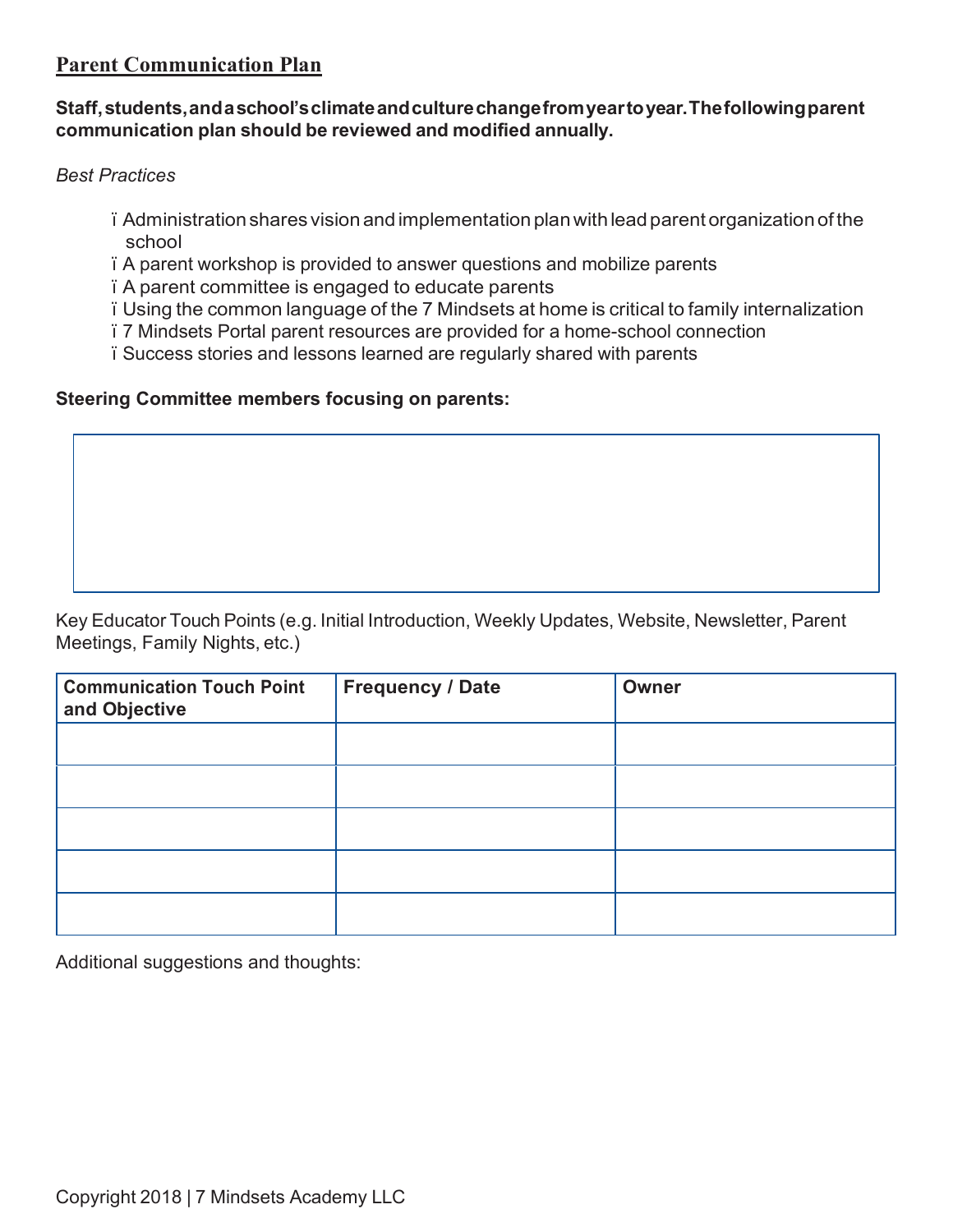## **Professional Development Plan**

## **Staff,students,andaschool'sclimateandculturechangefromyeartoyear.Thefollowingprofessional development plan should be reviewed and modified annually.**

## *Best Practices*

- ï All educators are encouraged to read 7 Mindsets: To Live Your Ultimate Life prior to implementation
- ï A live training takes place in a well-equipped facility with time dedicated solely for 7 Mindsets personal application
- ï A live leadership training is executed for leadership and champion teachers
- ï An online demonstration of tools and resources is provided to teachers toenable effective delivery

## **Target Professional Development Schedule**

| <b>Professional Development</b><br><b>Offered</b>                                    | <b>Possible Date(s)</b> | <b>Possible Location(s)</b> |
|--------------------------------------------------------------------------------------|-------------------------|-----------------------------|
| The Certified 7 Mindsets School<br>Training & Professional<br>Development - Full day |                         |                             |
| The 7 Mindsets School Basic<br>Training - 3 hours                                    |                         |                             |
| <b>Empowering Leaders to Create</b><br>Thriving Schools-3hrs                         |                         |                             |
| <b>Empowering Parents in the New</b><br>Millennium $-$ 2hrs                          |                         |                             |
| 7 Mindsets Classroom<br>Coaching-Facilitating and<br>Modeling - FullDay              |                         |                             |
| 7 Mindsets Classroom<br>Integration and Planning - Full<br>Day                       |                         |                             |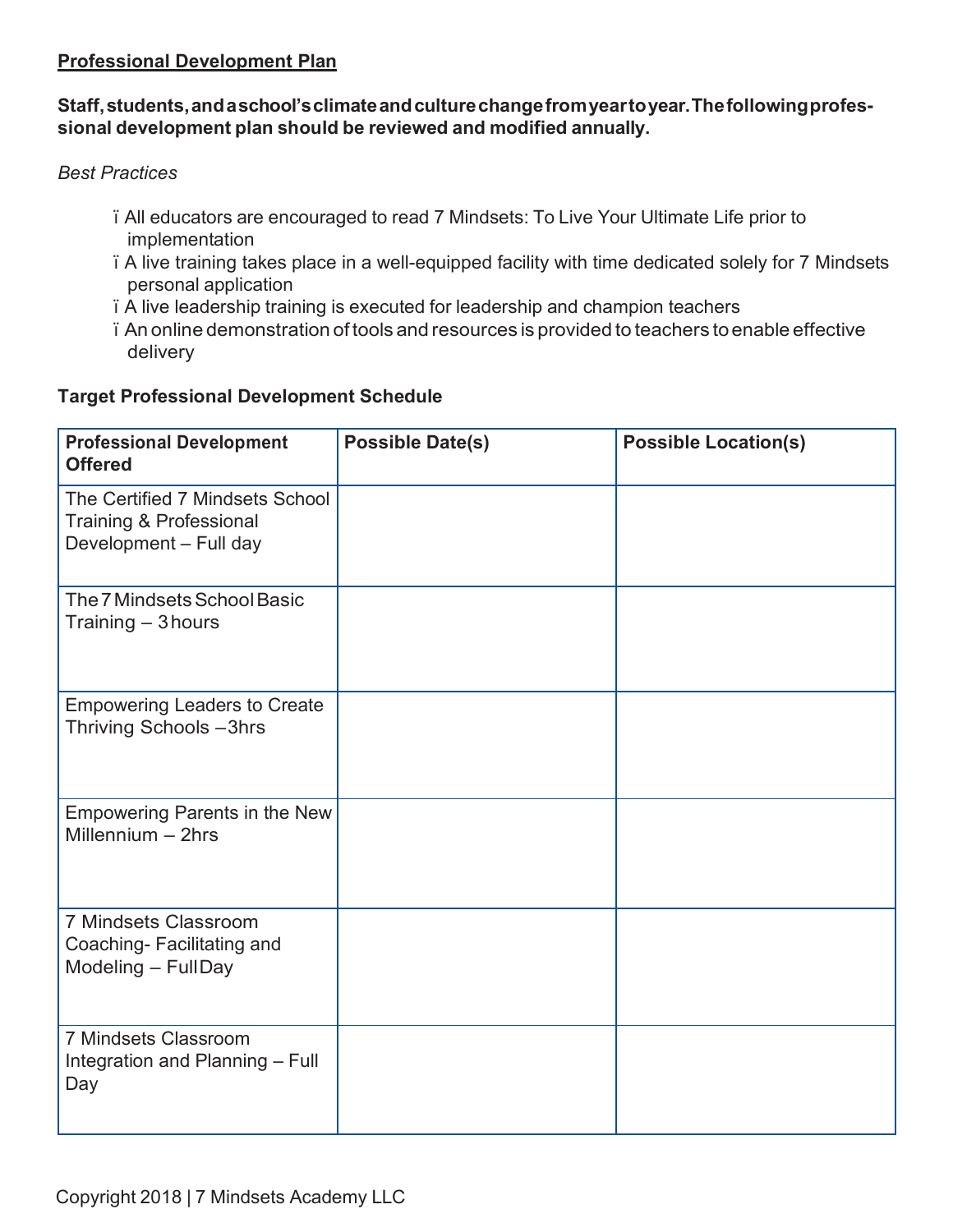#### **Measurement Plan**

### **Staff,students,andaschool'sclimateandculturechangefromyeartoyear.Thefollowing measurement plan should be reviewed and modified annually.**

*Best Practices*

- ï Facilitate staff and student surveys prior to 7 Mindsets implementation
- ï 7 Mindset coach collaborates with leadership to provide leadership coaching to expand program impact
- ï 7 Mindsets Steering Committee creates qualitative/quantitative SMART goals for increased success (e.g. impact on academic performance, behavior referrals, attendance, stakeholder surveys, etc.)
- ï Goals are revisited quarterly by the committee

What are we going tomeasure?

| <b>Metric</b> | Where will data come from? | <b>Owner</b> |
|---------------|----------------------------|--------------|
|               |                            |              |
|               |                            |              |
|               |                            |              |
|               |                            |              |
|               |                            |              |

What are the critical things that need to be done to execute measurement plan?

| <b>Task</b> | Owner | <b>Due Date</b> |
|-------------|-------|-----------------|
|             |       |                 |
|             |       |                 |
|             |       |                 |
|             |       |                 |